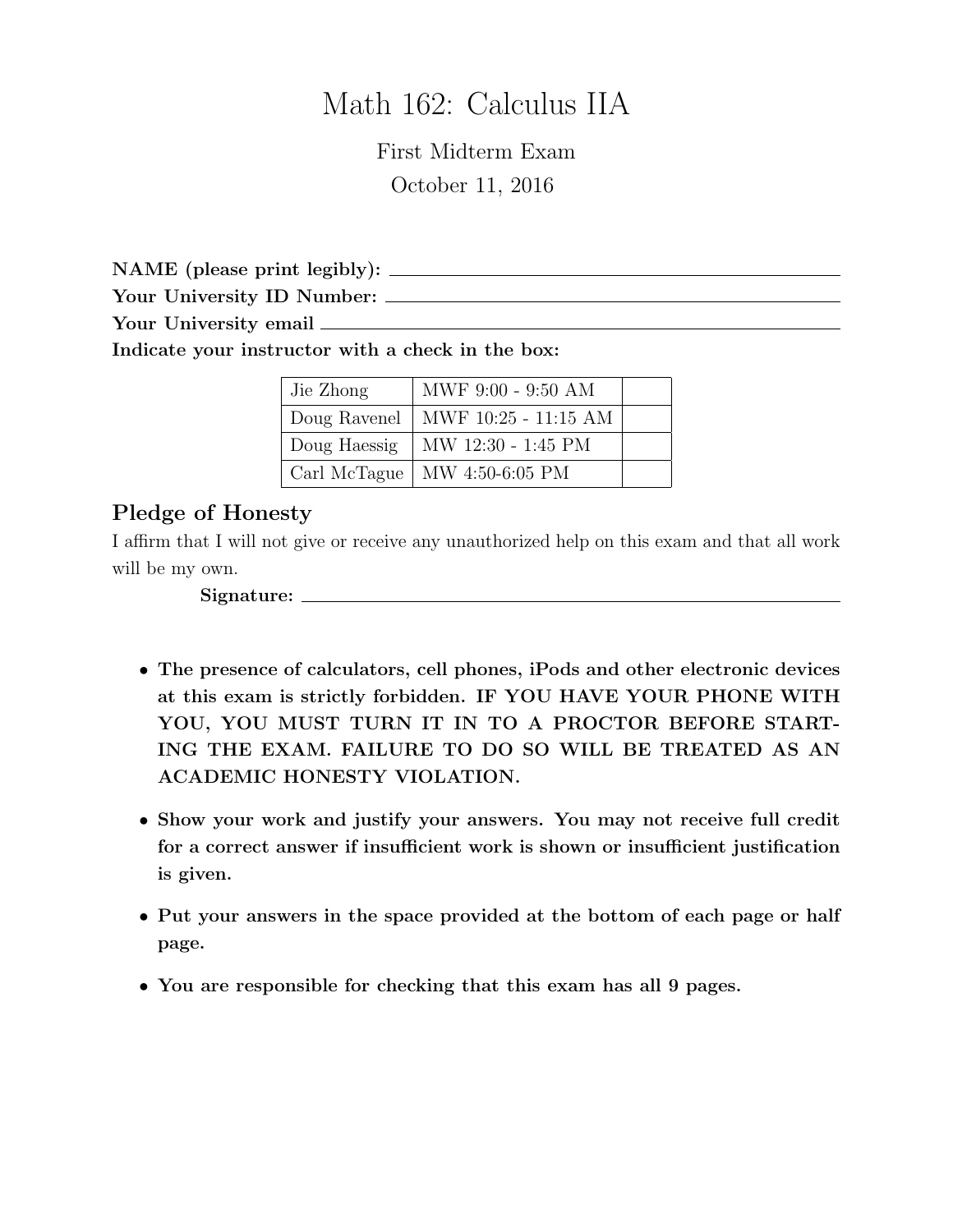| <b>QUESTION</b> | <b>VALUE</b> | <b>SCORE</b> |
|-----------------|--------------|--------------|
|                 | 20           |              |
| 2               | 20           |              |
| 3               | 20           |              |
|                 | 20           |              |
| 5               | 20           |              |
| <b>TOTAL</b>    | 100          |              |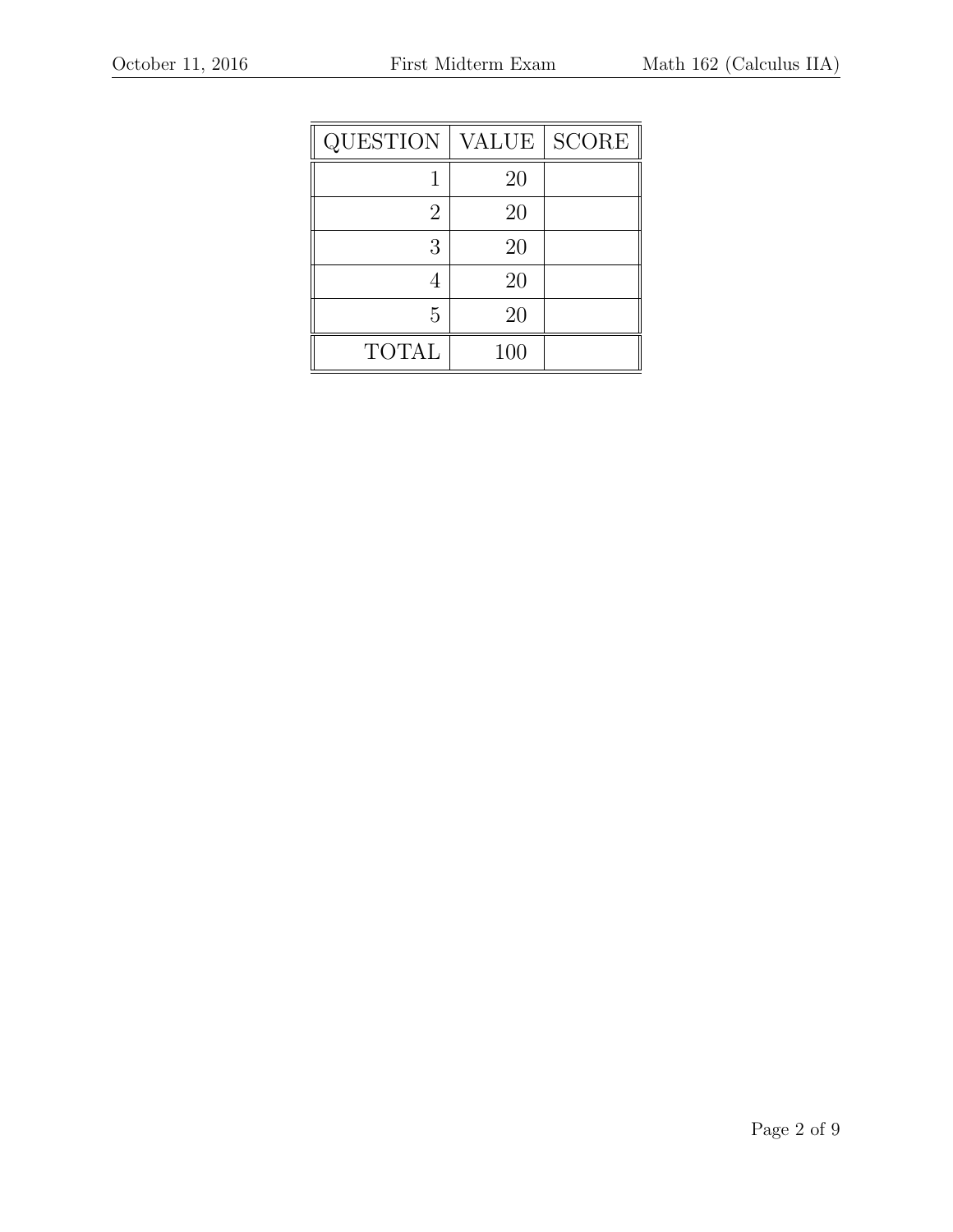(a) Use integration by parts twice to express  $I_n = \int x^n \cos x \, dx$  in terms of  $I_{n-2}$  for  $n \ge 2$ .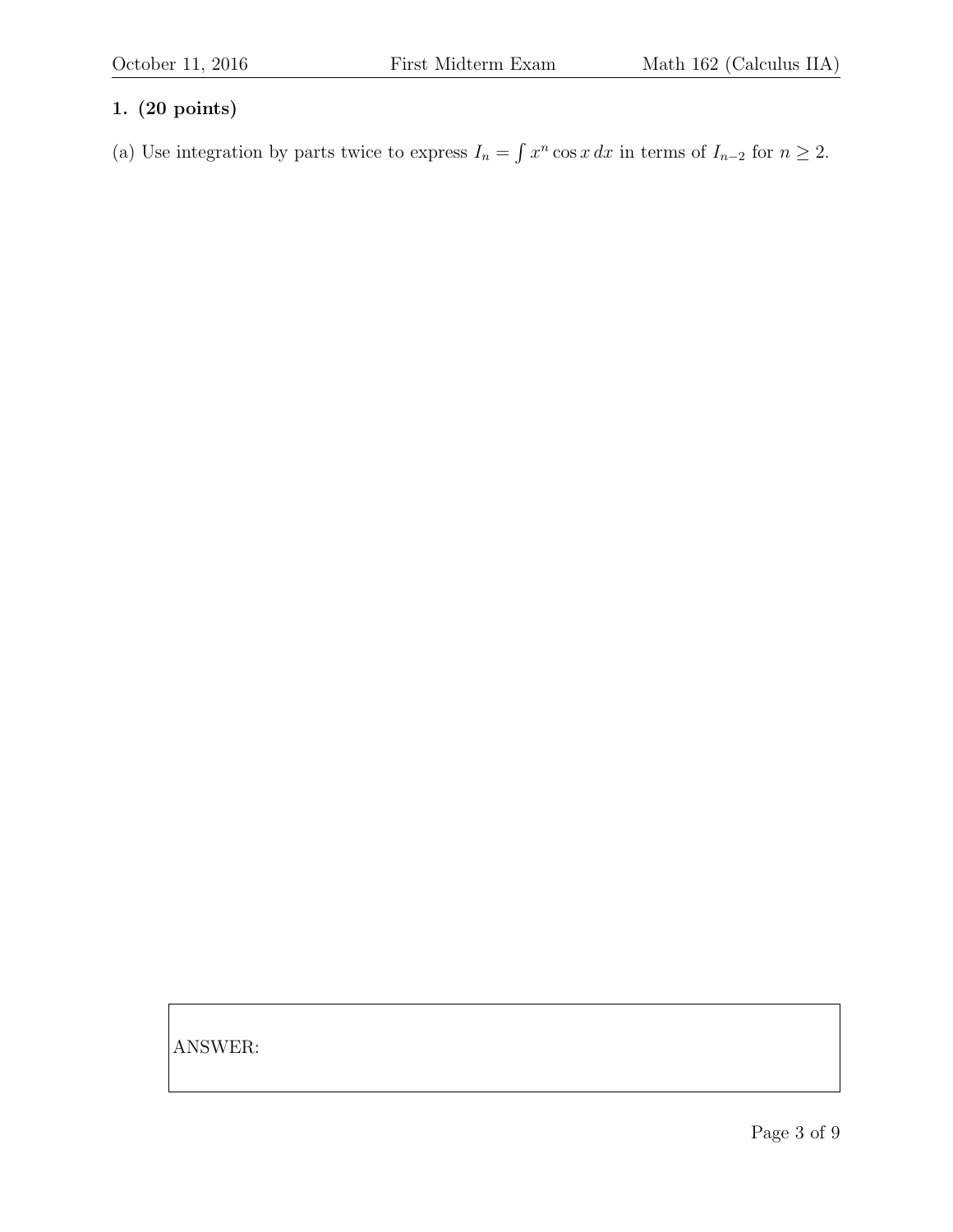(b) Use the formula of part (a) repeatedly to find  $I_4$ .

You will not get partial credit here if the formula you are using is incorrect.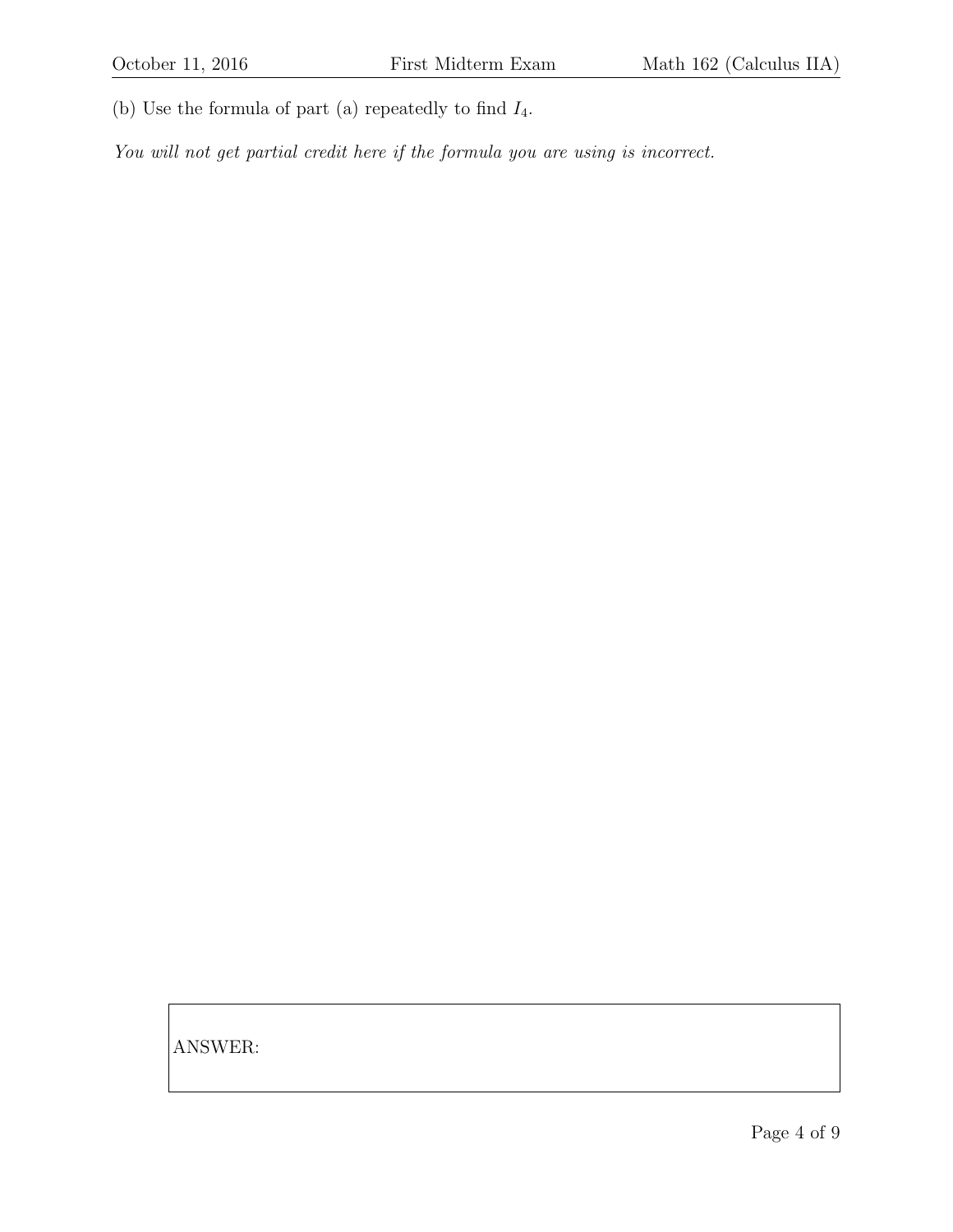A heavy rope, 20 ft long, weighs 0.5 lbs/ft and hangs over the edge of a building 100 ft high. How much work is done in pulling half the rope to the top of the building?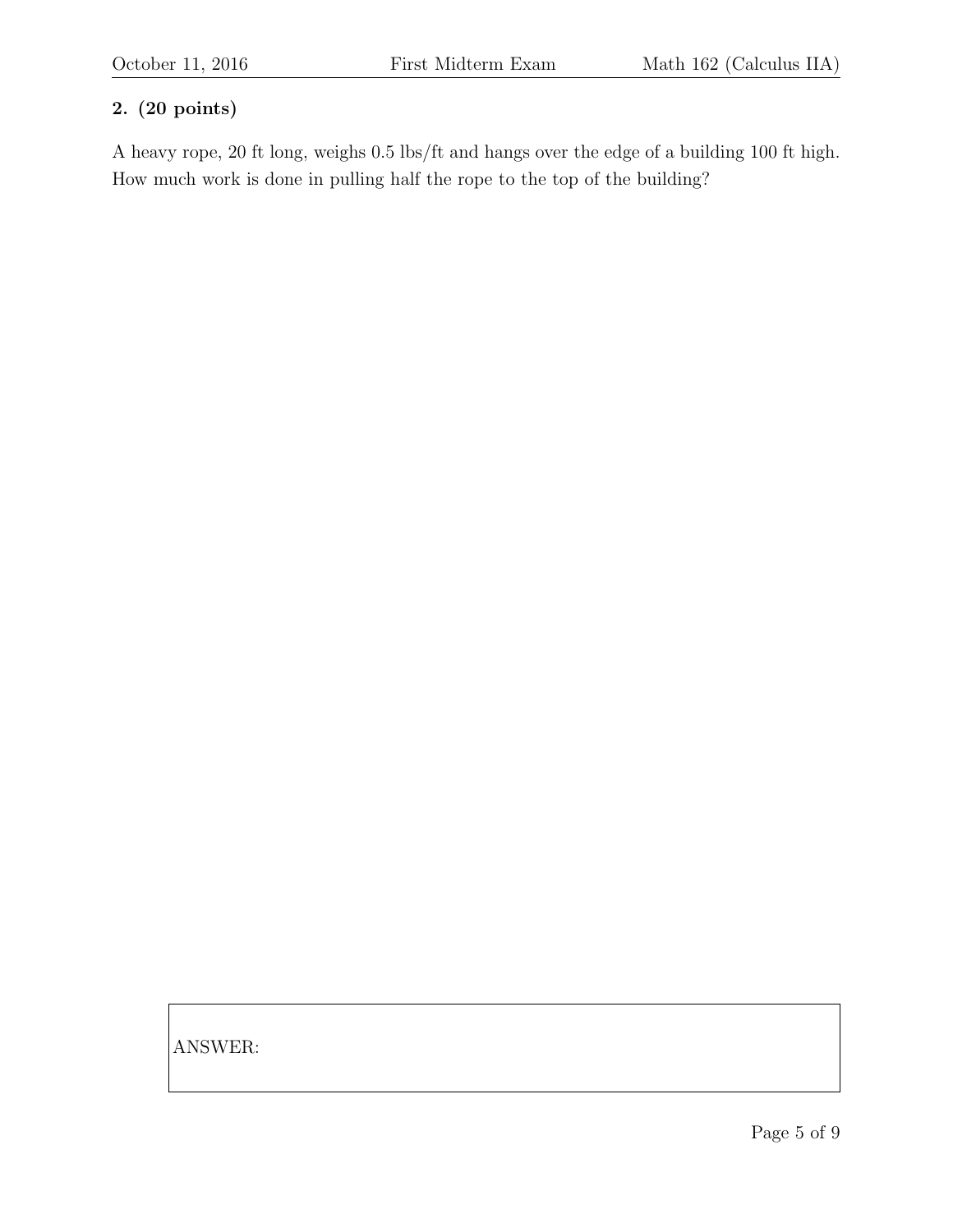3. (20 points) Consider the region bounded by the x-axis and the curve  $y = \sin x$  for  $0 \leq x \leq \pi$ .

(a) Find the volume of the solid obtained by rotating it about the  $x$ -axis.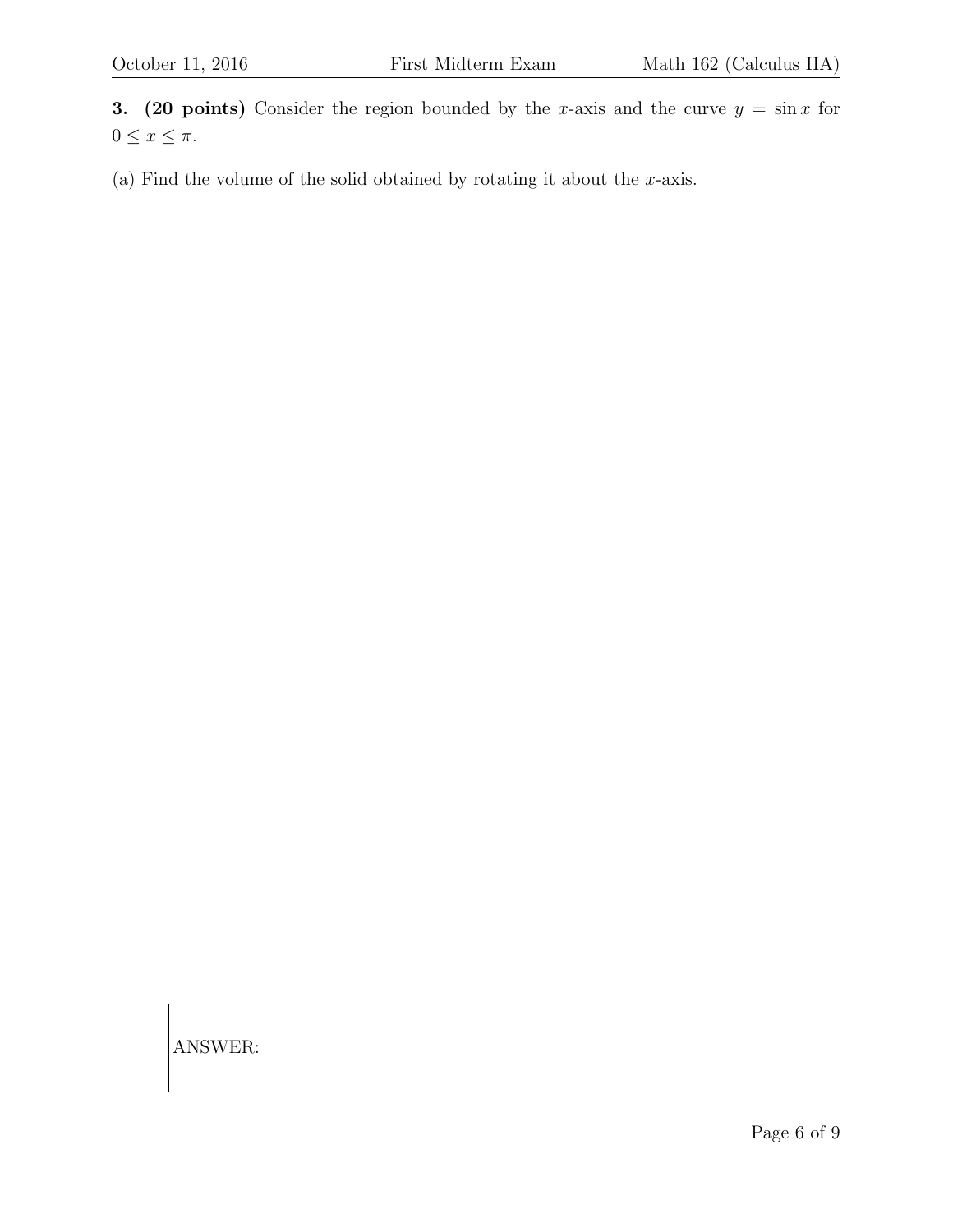b) Find the volume of the solid obtained by rotating the same region about the y-axis.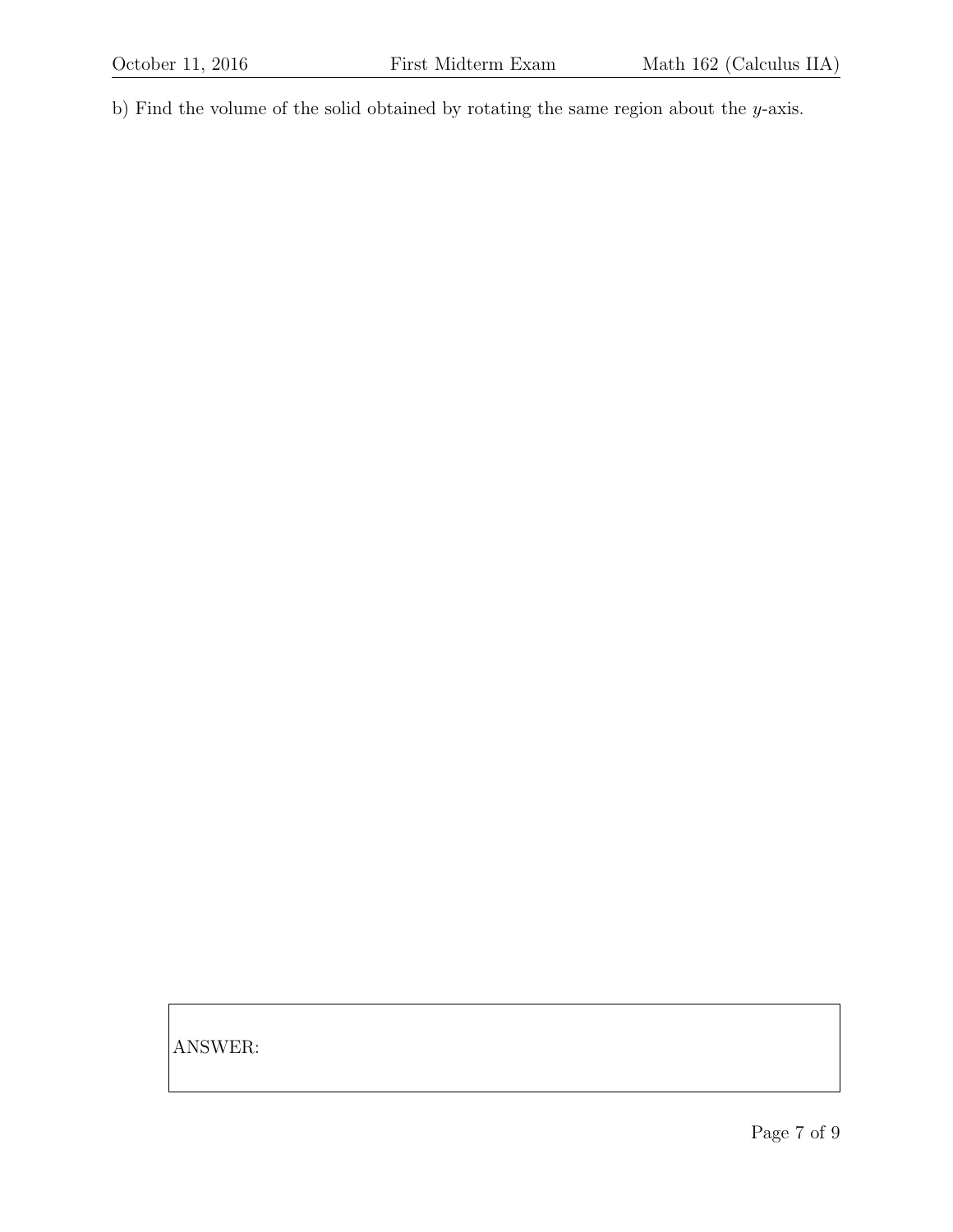Compute the definite integral

$$
\int_{\sqrt{2}}^{\sqrt{6}} \frac{dx}{(2x^2 - 3)^{3/2}}.
$$